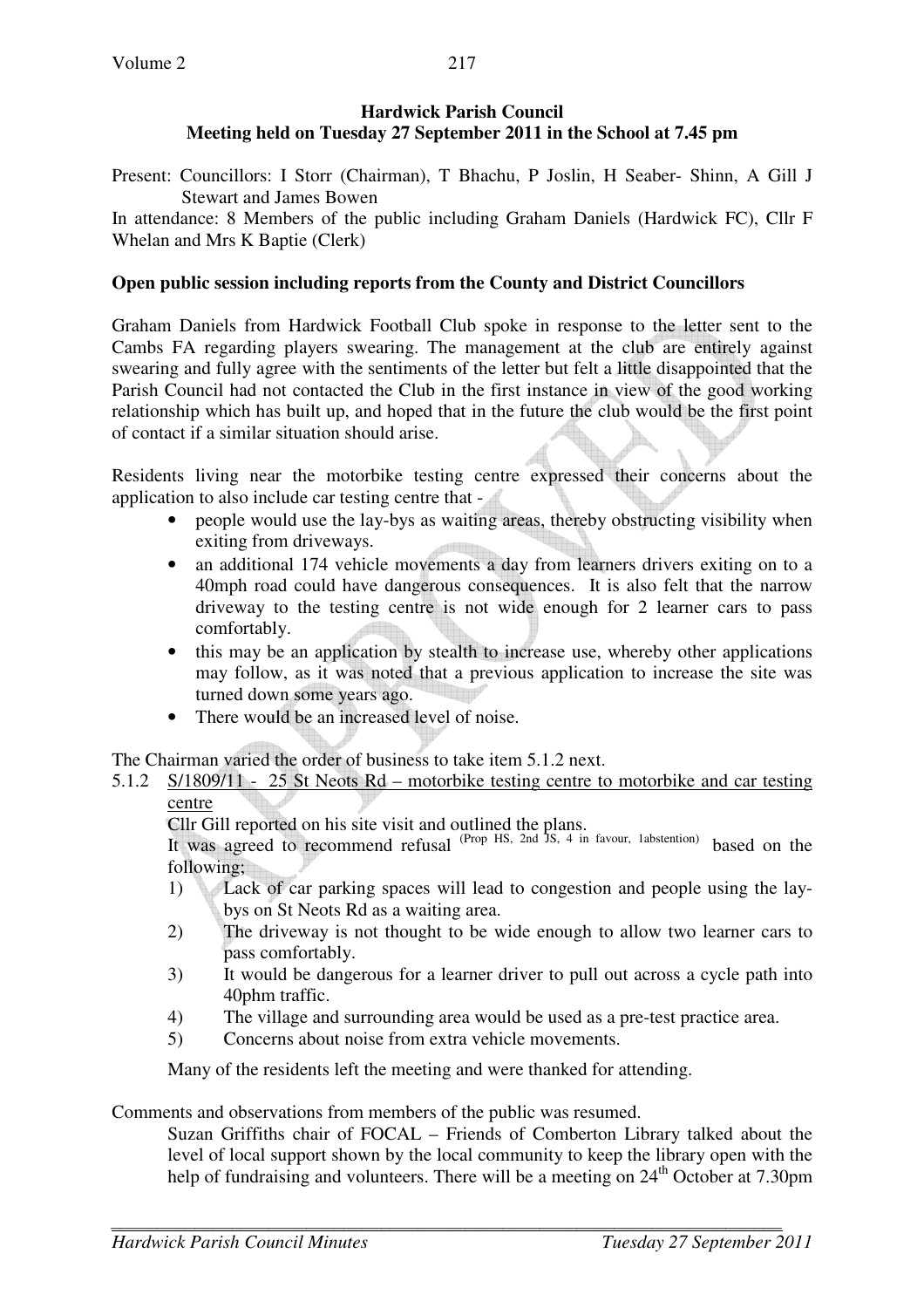to discuss matters including using the facility as more of a social hub. The group propose to ask local parishes who are seen to use the library, for financial support from the parish precept. Mrs Griffiths was thanked and left the meeting.

Cllr Whelan reported on;

- Public Libraries
- CVC new  $6<sup>th</sup>$  form and secondary school in Cambourne
- Local buses
- The Guided Bus
- Rights of Way
- Fire Brigade cuts

Cllr Stewart reported that he had been contacted by a resident who was concerned that the village may loose up to 50% of its lighting. He had responded that there was no truth in this and that for any changes there would be a consultation via the Parish Council.

It was also noted that the 2 metal streetlights on Main Street have still not been repainted. It was asked if they were to be replaced instead (ref July meeting item 4.2).

Cllr Whelan left the meeting.

## **1. Apologies for absence and declarations of interest**

1.1 Cllrs Freeman and Chamberlain had tendered their apologies.

## **2. To approve the minutes of the previous meeting on 23 August 2011**

The minutes of the meeting on 23 August 201 were approved  $^{(Prop\,PI, 2nd\,AG)}$ , and signed by the Chairman, following correction to a spelling error on page 214, item 4.1 'of' and 215 item 5.3 strikeout 'are'.

#### **3. Matters Arising**

 $(8.)$  Speed stickers – Cllr Stewart has these and will drop them at the shop for distribution.

Derelict site on St Neots Rd – an update is to be sought from Nick Harris at Redmayne Arnold as to the current situation.

#### 3.1 (3.1) Millennium Way footbridge update and quotes if received

The estimate from Roland Fletcher was considered. Four other contractors had declined to quote. It was agreed to apply to the Princes Country side Fund to cover the cost. Cllr Joslin will ask Peter Gaskin to send forms to Clerk. Peter Gaskin had recommended that the path be cut 2 metres wide so Cllr Joslin will consult with Chivers to confirm this was acceptable to them and did not interfere with any Countryside Stewardship Agreement that they had in place.

3.2 (3.2) Legionella testing The quotation from LGS Services for £12.50pw to take the required pavilion readings was accepted. (Prop JS, 2nd PJ, all in favour)

It was agreed to accept a 3yr contract with Primec for annual testing to secure the price. <sup>(Prop JB, 2nd PJ, all in favour)</sup>

- 3.3 (8) Phone box on Main St Noted.
- 3.4 (7.2) No Kite Flying sign It was noted that the sign is to be cleaned by the Community Payback Team for free.

#### **4. Correspondence/communications received**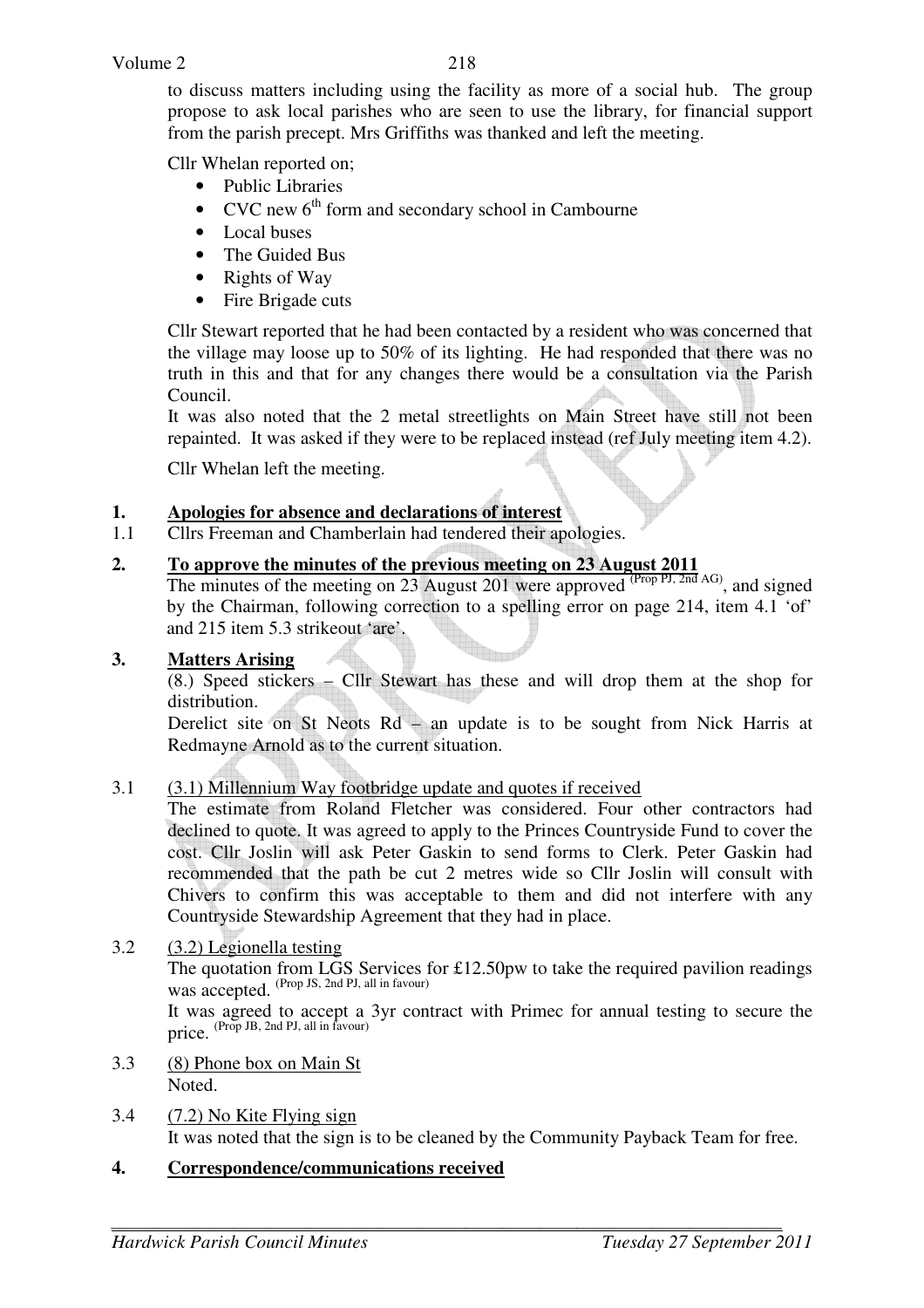Volume 2

4.1 Crime and Disorder partnership questionnaire

It was agreed that Antisocial behaviour, speeding and traffic problems were the biggest problem in the village and that motorbikes and scooters and also learners posed a problem.

- 4.2 CCC Preparing for the forthcoming winter season The letter from the County Council was noted. The school is asked to be responsible for spreading grit from the new bin at the next liaison meeting.
- 4.3 Boundary Commission initial proposals for new Parliamentary constituencies in England

Noted. Members can respond as they wish.

4.4 SCDC – cost of emptying litter bin in Ellison Lane

It was agreed to respond to South Cambs that the Parish Council would like the bin emptied at £2.50 and not £4 as it is the same bin which was previously outside the Pavilion and has been re-sited at Ellison Lane in order to save costs.

## **5. Planning applications and decision notices**

- 5.1 Planning applications received since the last meeting
- 5.1.1 S/1746/11 2 Limes Rd 2 storey extension It was agreed to recommend approval. (Prop AG, 2nd PJ)

The next item was taken earlier.

- 5.1.3 S/1686/11 26 Main Street alterations It was agreed to recommend approval. <sup>(Prop JS, 2nd AG)</sup>
- 5.2 Decision and appeal notices report
- 5.2.1 Blue Lion appeal against enforcement notice. Noted.
- 5.3 Tree works applications

 There were no applications however a willow tree on the green near 1 Laxton Ave, has a bow which is leaning dangerously low. It was agreed that this should be cut back as soon as possible. (Prop AG, 2nd PJ)

## **6. Members reports and items**

6.1 Hardwick Sports and Social Club Lease

Having studied the lease it was agreed that there is nothing to state that the changing room and the office are excluded but that the whole premises (as marked out in the plan) are included as stated in point 1.3. A response to this effect will be sent to the Sports and Social Club.

On a separate issue it was agreed to ask the Sports and Social Club to close on occasions when the Parish Council meetings are to be held in the Pavilion as the noise is disruptive to meetings.

## **7. Finance, procedure and risk assessment**

7.1 To receive the financial report and approve the payment of bills

The financial report was received and considered and invoices and bank statements were checked before the cheques were signed. The payments as listed in the report were approved for payment<sup>(Prop PJ, 2nd TJ)</sup> plus Garrick £129.60 (Perspex for bus shelter) and Buchans £228(weed spray recreation ground). Credits received since the last meeting were noted.

| RPM (swing maintenance)           | £94.80   |
|-----------------------------------|----------|
| Grounds By Rounds (grass cutting) | £303.01  |
| LGS Services (admin support)      | £1214.19 |